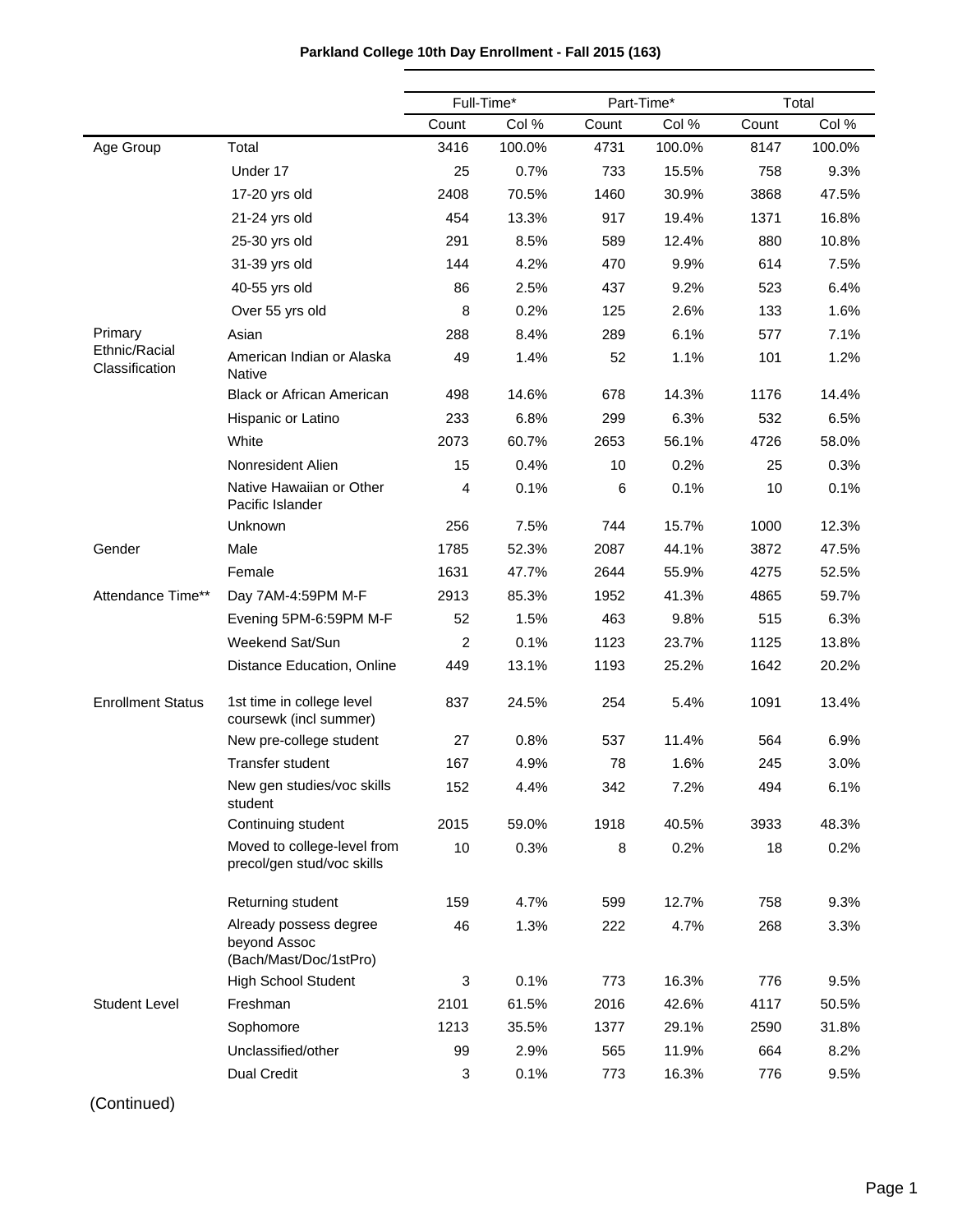|                       |                                                  |                | Full-Time* | Part-Time* |        |       | Total  |
|-----------------------|--------------------------------------------------|----------------|------------|------------|--------|-------|--------|
|                       |                                                  | Count          | Col %      | Count      | Col %  | Count | Col %  |
| Residency             | In-district                                      | 2423           | 70.9%      | 3759       | 79.5%  | 6182  | 75.9%  |
|                       | Out-of-district                                  | 725            | 21.2%      | 788        | 16.7%  | 1513  | 18.6%  |
|                       | Out-of-state                                     | 64             | 1.9%       | 64         | 1.4%   | 128   | 1.6%   |
|                       | <b>Foreign Country</b>                           | 204            | 6.0%       | 120        | 2.5%   | 324   | 4.0%   |
| Student Intent        | Prepare for transfer                             | 1126           | 33.0%      | 616        | 13.0%  | 1742  | 21.4%  |
|                       | Improve skills for present<br>job                | 35             | 1.0%       | 133        | 2.8%   | 168   | 2.1%   |
|                       | Prepare for job immediately<br>after com college | 226            | 6.6%       | 333        | 7.0%   | 559   | 6.9%   |
|                       | Prepare for GED/improve<br>basic ac skills       | $\overline{7}$ | 0.2%       | 123        | 2.6%   | 130   | 1.6%   |
|                       | Personal interest - not<br>career oriented       | 26             | 0.8%       | 98         | 2.1%   | 124   | 1.5%   |
|                       | Other or unknown                                 | 1996           | 58.4%      | 3428       | 72.5%  | 5424  | 66.6%  |
| <b>Highest Degree</b> | Assoc Deg                                        | 50             | 1.5%       | 126        | 2.7%   | 176   | 2.2%   |
| Earned                | <b>Bachelor Deg</b>                              | 37             | 1.1%       | 161        | 3.4%   | 198   | 2.4%   |
|                       | Certificate                                      | 23             | 0.7%       | 54         | 1.1%   | 77    | 0.9%   |
|                       | Doctoral                                         | 1              | 0.0%       | 15         | 0.3%   | 16    | 0.2%   |
|                       | <b>GED</b>                                       | 55             | 1.6%       | 81         | 1.7%   | 136   | 1.7%   |
|                       | High School Dip                                  | 2827           | 82.8%      | 2925       | 61.8%  | 5752  | 70.6%  |
|                       | Master Deg                                       | 4              | 0.1%       | 44         | 0.9%   | 48    | 0.6%   |
|                       | None                                             | 3              | 0.1%       | 773        | 16.3%  | 776   | 9.5%   |
|                       | Other                                            | 44             | 1.3%       | 53         | 1.1%   | 97    | 1.2%   |
|                       | <b>First Prof</b>                                | 4              | 0.1%       | 2          | 0.0%   | 6     | 0.1%   |
|                       | Passed one college-level<br>course               | 368            | 10.8%      | 497        | 10.5%  | 865   | 10.6%  |
|                       | Total                                            | 3416           | 100.0%     | 4731       | 100.0% | 8147  | 100.0% |

\*Full-Time: >= 12 Credit Hours / Part-Time: < 12 Credit Hours

\*\*Time of Attendance Accounts for Majority of Student's Course Enrollment. Source: e1163.sps; Prepared by IAR; 9/22/2015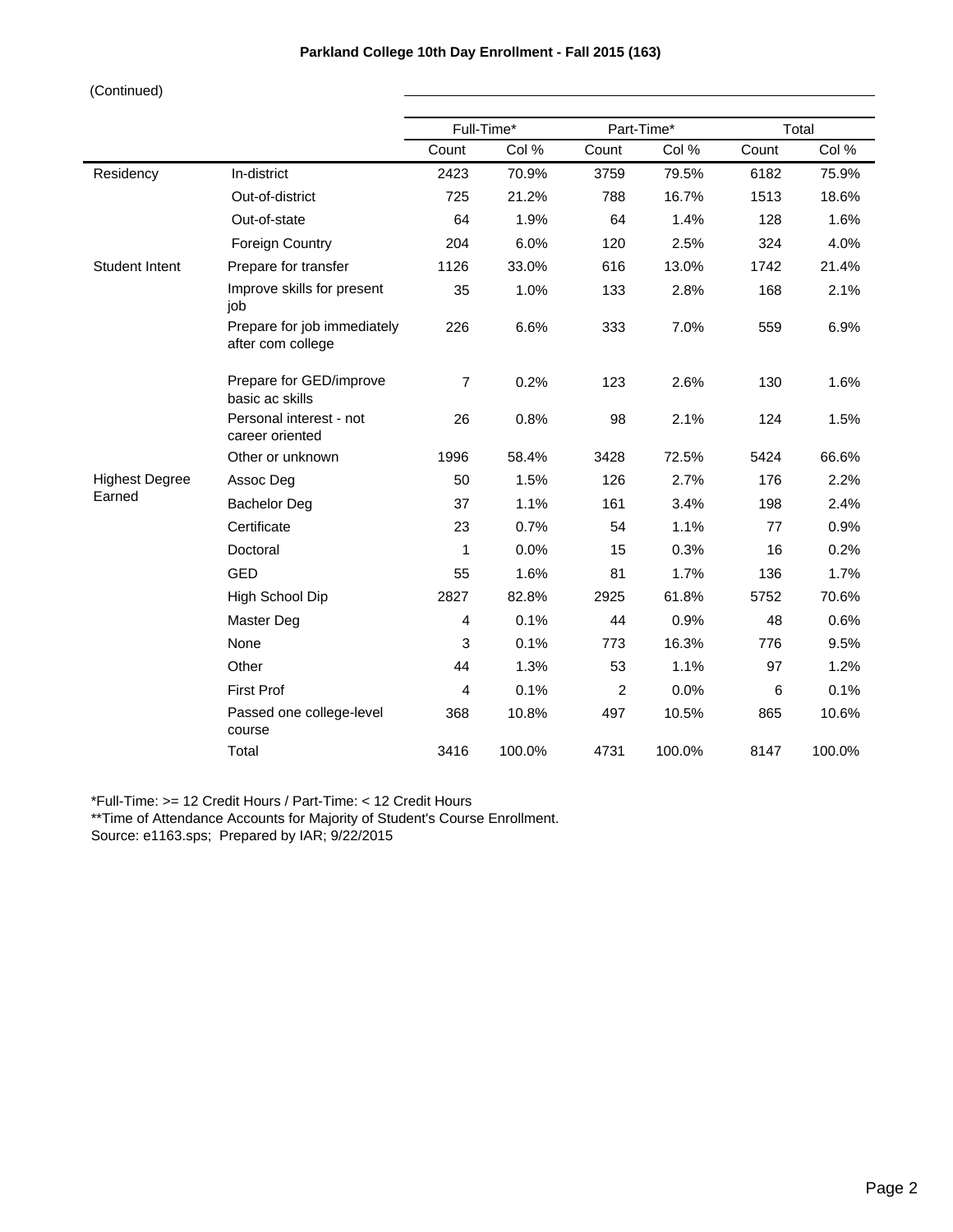| Parkland College 10th Day Enrollment - Fall 2015 (163) |  |  |  |  |
|--------------------------------------------------------|--|--|--|--|
|--------------------------------------------------------|--|--|--|--|

|       |                |                         | Full-Time* |                | Part-Time* | Total                   |        |
|-------|----------------|-------------------------|------------|----------------|------------|-------------------------|--------|
|       |                | Count                   | Col %      | Count          | Col %      | Count                   | Col %  |
| State | Alabama        |                         |            | $\mathbf{1}$   | 0.0%       | $\mathbf{1}$            | 0.0%   |
|       | Arizona        | 3                       | 0.1%       | $\mathbf{1}$   | 0.0%       | $\overline{4}$          | 0.0%   |
|       | California     | 6                       | 0.2%       | 13             | 0.3%       | 19                      | 0.2%   |
|       | Colorado       |                         |            | $\mathbf{1}$   | 0.0%       | 1                       | 0.0%   |
|       | Florida        | $\overline{c}$          | 0.1%       | 4              | 0.1%       | 6                       | 0.1%   |
|       | Georgia        |                         |            | 3              | 0.1%       | 3                       | 0.0%   |
|       | Idaho          | 1                       | 0.0%       |                |            | 1                       | 0.0%   |
|       | Illinois       | 3121                    | 91.4%      | 4523           | 95.6%      | 7644                    | 93.8%  |
|       | Indiana        | 32                      | 0.9%       | 12             | 0.3%       | 44                      | 0.5%   |
|       | lowa           | 1                       | 0.0%       | 4              | 0.1%       | 5                       | 0.1%   |
|       | Kansas         |                         |            | $\mathbf{1}$   | 0.0%       | $\mathbf{1}$            | 0.0%   |
|       | Kentucky       | 1                       | 0.0%       | $\mathbf{1}$   | 0.0%       | $\overline{c}$          | 0.0%   |
|       | Maryland       | 1                       | 0.0%       | 4              | 0.1%       | 5                       | 0.1%   |
|       | Massachusetts  | $\overline{c}$          | 0.1%       | 3              | 0.1%       | 5                       | 0.1%   |
|       | Michigan       | 6                       | 0.2%       | $\overline{c}$ | 0.0%       | 8                       | 0.1%   |
|       | Minnesota      | 1                       | 0.0%       |                |            | $\mathbf{1}$            | 0.0%   |
|       | Mississippi    | 3                       | 0.1%       |                |            | 3                       | 0.0%   |
|       | Missouri       | 3                       | 0.1%       | 4              | 0.1%       | $\overline{7}$          | 0.1%   |
|       | Montana        | 1                       | 0.0%       |                |            | $\mathbf{1}$            | 0.0%   |
|       | New Hampshire  |                         |            | $\mathbf{1}$   | 0.0%       | 1                       | 0.0%   |
|       | New Jersey     | $\overline{c}$          | 0.1%       | 6              | 0.1%       | 8                       | 0.1%   |
|       | New York       | $\mathbf{1}$            | 0.0%       | $\mathbf{1}$   | 0.0%       | $\overline{c}$          | 0.0%   |
|       | North Carolina | $\overline{\mathbf{c}}$ | 0.1%       | $\mathbf{1}$   | 0.0%       | 3                       | 0.0%   |
|       | Ohio           | $\overline{c}$          | 0.1%       | $\mathbf{1}$   | 0.0%       | 3                       | 0.0%   |
|       | Oklahoma       |                         |            | $\mathbf{1}$   | 0.0%       | $\mathbf{1}$            | 0.0%   |
|       | Oregon         | 1                       | 0.0%       |                |            | 1                       | 0.0%   |
|       | Pennsylvania   | 2                       | 0.1%       | $\overline{c}$ | 0.0%       | 4                       | 0.0%   |
|       | South Carolina |                         |            | $\mathbf{1}$   | 0.0%       | 1                       | 0.0%   |
|       | Tennessee      | $\overline{c}$          | 0.1%       | $\overline{7}$ | 0.1%       | $\boldsymbol{9}$        | 0.1%   |
|       | Texas          | 4                       | 0.1%       | 4              | 0.1%       | 8                       | 0.1%   |
|       | Virginia       | 4                       | 0.1%       | 3              | 0.1%       | $\overline{7}$          | 0.1%   |
|       | Washington     | 3                       | 0.1%       | $\mathbf{1}$   | 0.0%       | $\overline{\mathbf{4}}$ | 0.0%   |
|       | Wisconsin      | 4                       | 0.1%       | 4              | 0.1%       | 8                       | 0.1%   |
|       | Puerto Rico    | 1                       | 0.0%       | $\mathbf{1}$   | 0.0%       | $\overline{2}$          | 0.0%   |
|       | Foreign        | 204                     | 6.0%       | 120            | 2.5%       | 324                     | 4.0%   |
|       | Total          | 3416                    | 100.0%     | 4731           | 100.0%     | 8147                    | 100.0% |

\*Full-Time: >= 12 Credit Hours / Part-Time: < 12 Credit Hours

Source: e1163.sps; Prepared by IAR; 9/22/2015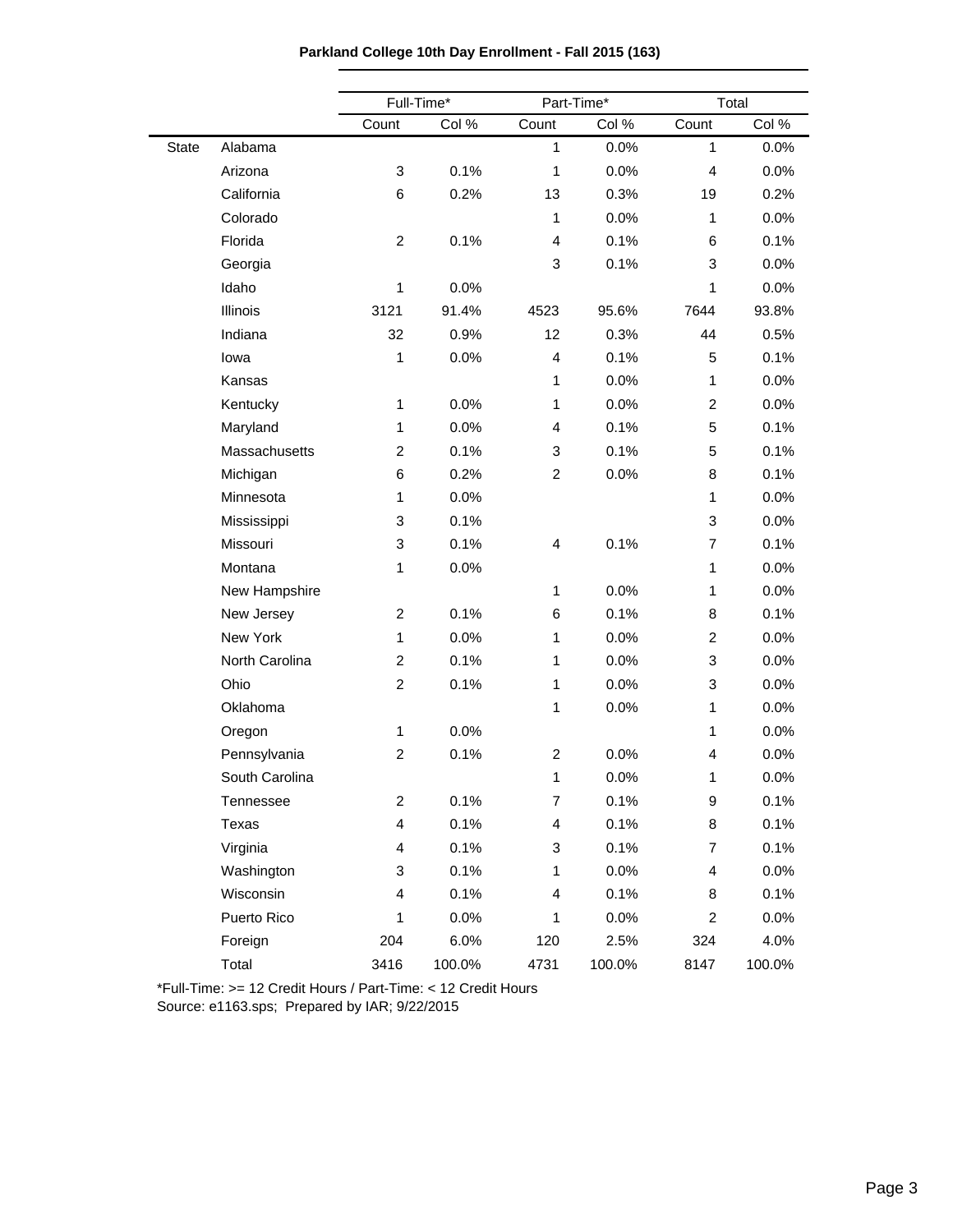**Parkland College 10th Day Enrollment - Fall 2015 (163)**

|                      |              |                           | Full-Time* |                         | Part-Time* |                           | Total  |  |
|----------------------|--------------|---------------------------|------------|-------------------------|------------|---------------------------|--------|--|
|                      |              | Count                     | Col %      | Count                   | Col %      | Count                     | Col %  |  |
| <b>Student Major</b> | Total        | 3416                      | 100.0%     | 4731                    | 100.0%     | 8147                      | 100.0% |  |
| Program              | <b>B ABG</b> | 13                        | 0.4%       | 1                       | 0.0%       | 14                        | 0.2%   |  |
|                      | <b>B ABL</b> | 15                        | 0.4%       | 16                      | 0.3%       | 31                        | 0.4%   |  |
|                      | <b>B ABM</b> | 48                        | 1.4%       | 14                      | 0.3%       | 62                        | 0.8%   |  |
|                      | <b>B ABR</b> | $\,$ 5 $\,$               | 0.1%       | 3                       | 0.1%       | $\, 8$                    | 0.1%   |  |
|                      | <b>B ABT</b> | $10$                      | 0.3%       | $\mathbf{1}$            | 0.0%       | 11                        | 0.1%   |  |
|                      | <b>B ACC</b> | 34                        | 1.0%       | 36                      | 0.8%       | 70                        | 0.9%   |  |
|                      | <b>BAGB</b>  | $\,$ 5 $\,$               | 0.1%       | $\mathbf{1}$            | 0.0%       | $\,6\,$                   | 0.1%   |  |
|                      | <b>B</b> CCP | $\ensuremath{\mathsf{3}}$ | 0.1%       | 3                       | 0.1%       | 6                         | 0.1%   |  |
|                      | <b>B EQM</b> | $\overline{7}$            | 0.2%       | 3                       | 0.1%       | 10                        | 0.1%   |  |
|                      | <b>BETR</b>  |                           |            | $\overline{a}$          | 0.0%       | $\overline{c}$            | 0.0%   |  |
|                      | <b>B FLD</b> | $\overline{c}$            | 0.1%       | $\overline{a}$          | 0.0%       | 4                         | 0.0%   |  |
|                      | <b>B</b> GIS | 1                         | 0.0%       | 3                       | 0.1%       | 4                         | 0.0%   |  |
|                      | <b>B HCM</b> | 6                         | 0.2%       | $\overline{7}$          | 0.1%       | 13                        | 0.2%   |  |
|                      | <b>BHIF</b>  | 3                         | 0.1%       | $\mathbf{1}$            | 0.0%       | $\overline{\mathbf{4}}$   | 0.0%   |  |
|                      | <b>B HIH</b> | 13                        | 0.4%       | 3                       | 0.1%       | 16                        | 0.2%   |  |
|                      | <b>B HIM</b> | $\mathbf{1}$              | 0.0%       | $\overline{a}$          | 0.0%       | $\ensuremath{\mathsf{3}}$ | 0.0%   |  |
|                      | <b>BHIR</b>  | 11                        | 0.3%       | $\overline{7}$          | 0.1%       | 18                        | 0.2%   |  |
|                      | <b>B HRC</b> |                           |            | $\mathbf{1}$            | 0.0%       | $\mathbf{1}$              | 0.0%   |  |
|                      | <b>B IND</b> | $\ensuremath{\mathsf{3}}$ | 0.1%       | 6                       | 0.1%       | 9                         | 0.1%   |  |
|                      | <b>BINT</b>  | 1                         | 0.0%       |                         |            | $\mathbf{1}$              | 0.0%   |  |
|                      | <b>B MGT</b> | 44                        | 1.3%       | 74                      | 1.6%       | 118                       | 1.4%   |  |
|                      | <b>B MKT</b> | 25                        | 0.7%       | 16                      | 0.3%       | 41                        | 0.5%   |  |
|                      | E ACR        | 28                        | 0.8%       | 8                       | 0.2%       | 36                        | 0.4%   |  |
|                      | E AFT        | 41                        | 1.2%       | 1                       | 0.0%       | 42                        | 0.5%   |  |
|                      | E AMT        | $\overline{\mathbf{4}}$   | 0.1%       | 1                       | 0.0%       | $\,$ 5 $\,$               | 0.1%   |  |
|                      | E AUS        |                           |            | 1                       | 0.0%       | $\mathbf{1}$              | 0.0%   |  |
|                      | E AUT        | 34                        | 1.0%       | 21                      | 0.4%       | 55                        | 0.7%   |  |
|                      | E BCR        | 3                         | 0.1%       | 1                       | 0.0%       | 4                         | 0.0%   |  |
|                      | E CDB        | $\overline{7}$            | 0.2%       | 6                       | 0.1%       | 13                        | 0.2%   |  |
|                      | E CDG        |                           |            | $\mathbf{1}$            | 0.0%       | $\mathbf{1}$              | 0.0%   |  |
|                      | E CDM        | $30\,$                    | 0.9%       | 14                      | 0.3%       | 44                        | 0.5%   |  |
|                      | E CDS        | 6                         | 0.2%       | $\overline{\mathbf{c}}$ | 0.0%       | 8                         | 0.1%   |  |
|                      | E CIV        |                           |            | 1                       | 0.0%       | 1                         | 0.0%   |  |
|                      | E CMD        |                           |            | 1                       | 0.0%       | $\mathbf{1}$              | 0.0%   |  |
|                      | E CNH        | 33                        | 1.0%       |                         |            | 33                        | 0.4%   |  |
|                      | E CTT        |                           |            | 1                       | 0.0%       | $\mathbf{1}$              | 0.0%   |  |
|                      | E CWC        |                           |            | 4                       | 0.1%       | $\overline{4}$            | 0.0%   |  |
|                      | E ECS        | 14                        | 0.4%       | 13                      | 0.3%       | 27                        | 0.3%   |  |
|                      | E EIW        |                           |            | $\mathbf{1}$            | 0.0%       | $\mathbf{1}$              | 0.0%   |  |
|                      | E ELP        | 5                         | 0.1%       | $\overline{\mathbf{c}}$ | 0.0%       | $\overline{7}$            | 0.1%   |  |
|                      | E ENS        | 182                       | 5.3%       | 68                      | 1.4%       | 250                       | 3.1%   |  |
|                      |              |                           |            |                         |            |                           |        |  |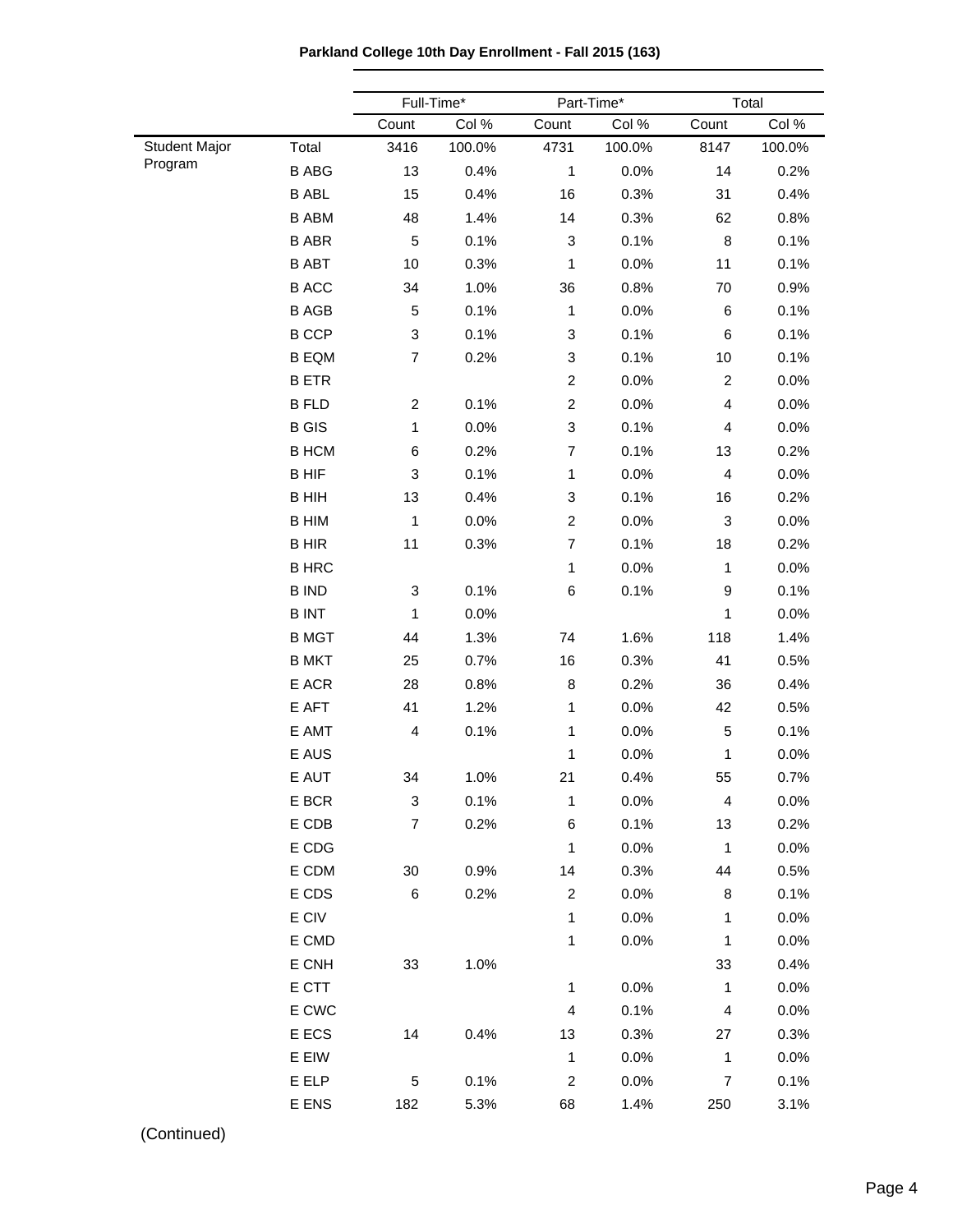|              | Full-Time*       |       | Part-Time*                |       | Total          |       |  |
|--------------|------------------|-------|---------------------------|-------|----------------|-------|--|
|              | Count            | Col % | Count                     | Col % | Count          | Col % |  |
| E HAC        | 12               | 0.4%  | 14                        | 0.3%  | 26             | 0.3%  |  |
| E HVC        | $\overline{c}$   | 0.1%  | $\overline{4}$            | 0.1%  | $\,6$          | 0.1%  |  |
| E IMT        |                  |       | $\boldsymbol{2}$          | 0.0%  | $\overline{c}$ | 0.0%  |  |
| E IWT        | 1                | 0.0%  | 11                        | 0.2%  | 12             | 0.1%  |  |
| E MFG        | 26               | 0.8%  | 20                        | 0.4%  | 46             | 0.6%  |  |
| E MFT        |                  |       | $\mathbf{1}$              | 0.0%  | $\mathbf{1}$   | 0.0%  |  |
| E PET        | 37               | 1.1%  | $\overline{\mathbf{4}}$   | 0.1%  | 41             | 0.5%  |  |
| F AAD        | 35               | 1.0%  | 34                        | 0.7%  | 69             | 0.8%  |  |
| F AAE        | 1                | 0.0%  | $\overline{4}$            | 0.1%  | 5              | 0.1%  |  |
| F ENT        | $\boldsymbol{2}$ | 0.1%  | $\ensuremath{\mathsf{3}}$ | 0.1%  | 5              | 0.1%  |  |
| F GDS        | 13               | 0.4%  | 18                        | 0.4%  | 31             | 0.4%  |  |
| F MCB        | 13               | 0.4%  | 11                        | 0.2%  | 24             | 0.3%  |  |
| F MCC        | $\,6\,$          | 0.2%  | 7                         | 0.1%  | 13             | 0.2%  |  |
| F MPH        | 12               | 0.4%  | 11                        | 0.2%  | 23             | 0.3%  |  |
| F MPR        | $\mathbf{1}$     | 0.0%  | $\ensuremath{\mathsf{3}}$ | 0.1%  | $\overline{4}$ | 0.0%  |  |
| F MSE        | 14               | 0.4%  | $\ensuremath{\mathsf{3}}$ | 0.1%  | 17             | 0.2%  |  |
| F MSP        | 9                | 0.3%  | $\overline{7}$            | 0.1%  | 16             | 0.2%  |  |
| G CMA        |                  |       | $\overline{c}$            | 0.0%  | $\overline{c}$ | 0.0%  |  |
| G DCM        |                  |       | $\mathbf{1}$              | 0.0%  | $\mathbf{1}$   | 0.0%  |  |
| G DHG        | 59               | 1.7%  | 3                         | 0.1%  | 62             | 0.8%  |  |
| G DTP        | 1                | 0.0%  | $\ensuremath{\mathsf{3}}$ | 0.1%  | 4              | 0.0%  |  |
| <b>G EMA</b> |                  |       | 3                         | 0.1%  | 3              | 0.0%  |  |
| <b>G EMT</b> | $13$             | 0.4%  | 22                        | 0.5%  | 35             | 0.4%  |  |
| G MAS        | 1                | 0.0%  | 13                        | 0.3%  | 14             | 0.2%  |  |
| G MSG        | 1                | 0.0%  | $\overline{\mathbf{4}}$   | 0.1%  | $\,$ 5 $\,$    | 0.1%  |  |
| <b>G NAS</b> | 10               | 0.3%  | 15                        | 0.3%  | 25             | 0.3%  |  |
| <b>G NUR</b> | 44               | 1.3%  | 135                       | 2.9%  | 179            | 2.2%  |  |
| G OTA        | 21               | 0.6%  | 17                        | 0.4%  | 38             | 0.5%  |  |
| G RTT        | 3                | 0.1%  | 18                        | 0.4%  | 21             | 0.3%  |  |
| G SUR        | 20               | 0.6%  | 17                        | 0.4%  | 37             | 0.5%  |  |
| <b>G VTT</b> | 45               | 1.3%  | 15                        | 0.3%  | 60             | 0.7%  |  |
| G XCT        |                  |       | $\sqrt{3}$                | 0.1%  | 3              | 0.0%  |  |
| G XMR        |                  |       | $\mathbf{1}$              | 0.0%  | $\mathbf{1}$   | 0.0%  |  |
| G XRA        | 8                | 0.2%  | 11                        | 0.2%  | 19             | 0.2%  |  |
| H GAA        | 576              | 16.9% | 330                       | 7.0%  | 906            | 11.1% |  |
| N ASG        | 941              | 27.5% | 462                       | 9.8%  | 1403           | 17.2% |  |
| N FTR        | $\overline{4}$   | 0.1%  | $\sqrt{5}$                | 0.1%  | 9              | 0.1%  |  |
| OCCUP        | 211              | 6.2%  | 302                       | 6.4%  | 513            | 6.3%  |  |
| S CDA        |                  |       | $\mathbf{1}$              | 0.0%  | $\mathbf{1}$   | 0.0%  |  |
| S CDE        |                  |       | $\mathbf{1}$              | 0.0%  | $\mathbf{1}$   | 0.0%  |  |
| S CHD        | 19               | 0.6%  | 38                        | 0.8%  | 57             | 0.7%  |  |
| S CJS        | 53               | 1.6%  | 49                        | 1.0%  | 102            | 1.3%  |  |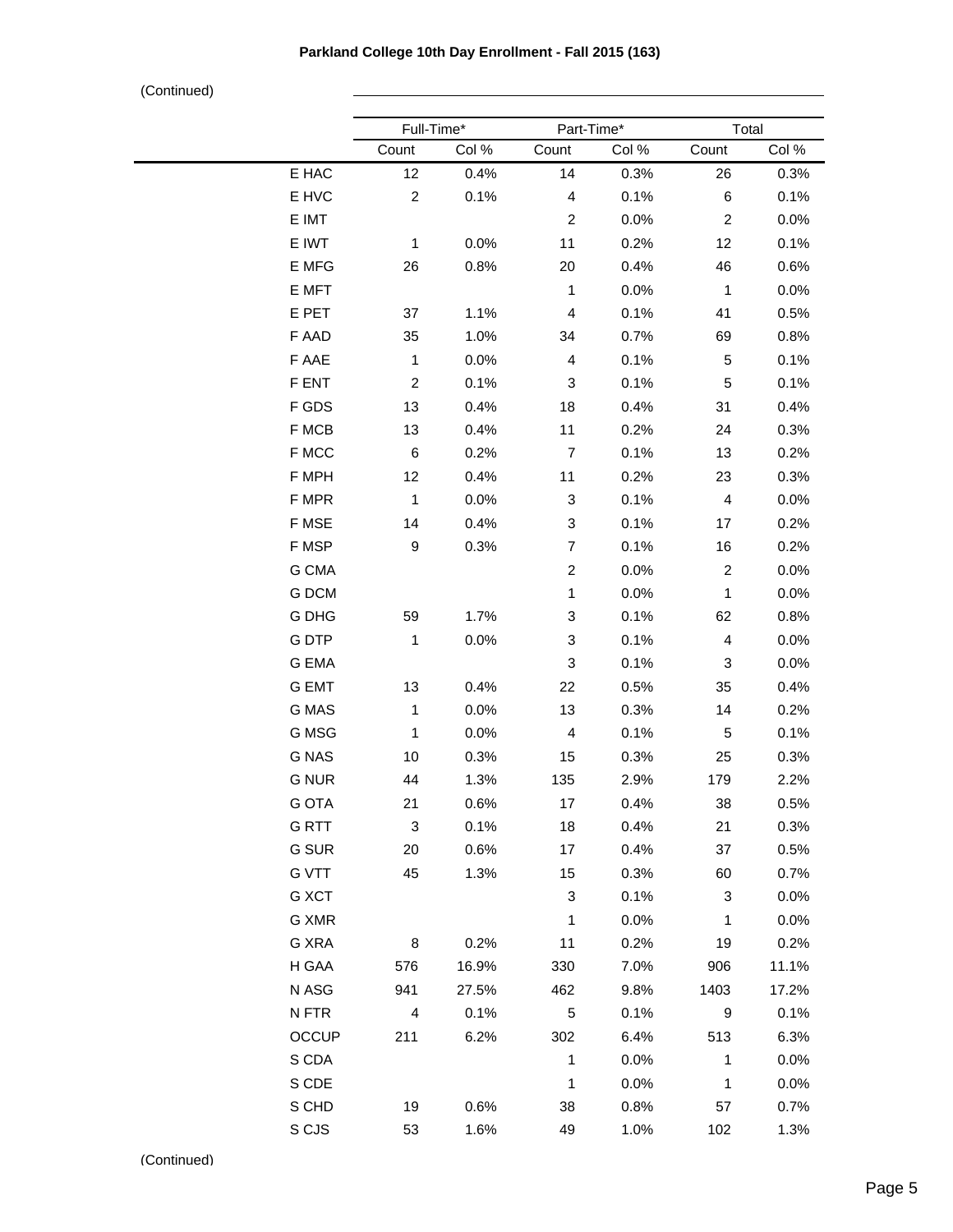|             |               | Full-Time*                |        |                | Part-Time* |                           | Total  |
|-------------|---------------|---------------------------|--------|----------------|------------|---------------------------|--------|
|             |               | Count                     | Col %  | Count          | Col %      | Count                     | Col %  |
|             | SFST          | $\overline{7}$            | 0.2%   | 8              | 0.2%       | 15                        | 0.2%   |
|             | T ASP         | $\mathbf{1}$              | 0.0%   | $\overline{c}$ | 0.0%       | $\ensuremath{\mathsf{3}}$ | 0.0%   |
|             | T BKP         | $\mathbf{1}$              | 0.0%   | $\mathbf{1}$   | 0.0%       | $\overline{c}$            | 0.0%   |
|             | T CMS         | $\ensuremath{\mathsf{3}}$ | 0.1%   | 5              | 0.1%       | 8                         | 0.1%   |
|             | <b>T CNA</b>  | 38                        | 1.1%   | 44             | 0.9%       | 82                        | 1.0%   |
|             | T CPL         | 19                        | 0.6%   | 11             | 0.2%       | 30                        | 0.4%   |
|             | T DGM         | 26                        | 0.8%   | 30             | 0.6%       | 56                        | 0.7%   |
|             | T IPR         |                           |        | $\mathbf{1}$   | 0.0%       | $\mathbf{1}$              | 0.0%   |
|             | T MSO         |                           |        | $\mathbf{1}$   | 0.0%       | $\mathbf{1}$              | 0.0%   |
|             | T NET         |                           |        | 3              | 0.1%       | $\ensuremath{\mathsf{3}}$ | 0.0%   |
|             | T OCA         | 29                        | 0.8%   | 32             | 0.7%       | 61                        | 0.7%   |
|             | T OCP         |                           |        | $\mathbf{1}$   | 0.0%       | $\mathbf{1}$              | 0.0%   |
|             | T OCT         |                           |        | $\mathbf{1}$   | 0.0%       | $\mathbf{1}$              | 0.0%   |
|             | T OOS         | $\mathbf{1}$              | 0.0%   | 3              | 0.1%       | 4                         | 0.0%   |
|             | T VGW         | 3                         | 0.1%   |                |            | $\ensuremath{\mathsf{3}}$ | 0.0%   |
|             | T WSM         | $\mathbf{1}$              | 0.0%   | 3              | 0.1%       | 4                         | 0.0%   |
|             | X CDL         |                           |        | 15             | 0.3%       | 15                        | 0.2%   |
|             | Y AB2         |                           |        | $\mathbf{1}$   | 0.0%       | $\mathbf{1}$              | 0.0%   |
|             | Y AB3         |                           |        | 26             | 0.5%       | 26                        | 0.3%   |
|             | Y AB4         |                           |        | 24             | 0.5%       | 24                        | 0.3%   |
|             | Y AS5         |                           |        | 12             | 0.3%       | 12                        | 0.1%   |
|             | Y AS6         | $\mathbf{1}$              | 0.0%   | 12             | 0.3%       | 13                        | 0.2%   |
|             | Y EL1         |                           |        | $\overline{7}$ | 0.1%       | $\overline{7}$            | 0.1%   |
|             | Y EL2         | $\mathbf{1}$              | 0.0%   | 58             | 1.2%       | 59                        | 0.7%   |
|             | Y EL3         |                           |        | 27             | 0.6%       | 27                        | 0.3%   |
|             | Y EL4         |                           |        | 27             | 0.6%       | 27                        | 0.3%   |
|             | Y EL5         |                           |        | 13             | 0.3%       | 13                        | 0.2%   |
|             | Y GSU         | 434                       | 12.7%  | 2386           | 50.4%      | 2820                      | 34.6%  |
| Degree Type | 1799          | 211                       | 6.2%   | 302            | 6.4%       | 513                       | 6.3%   |
|             | AA            | 576                       | 16.9%  | 328            | 6.9%       | 904                       | 11.1%  |
|             | AAS           | 936                       | 27.4%  | 766            | 16.2%      | 1702                      | 20.9%  |
|             | AES           | 182                       | 5.3%   | 68             | 1.4%       | 250                       | 3.1%   |
|             | AFA           | 59                        | 1.7%   | 48             | 1.0%       | 107                       | 1.3%   |
|             | <b>AGS</b>    | 434                       | 12.7%  | 2386           | 50.4%      | 2820                      | 34.6%  |
|             | $\mathsf{AS}$ | 941                       | 27.5%  | 462            | 9.8%       | 1403                      | 17.2%  |
|             | $\mathsf{CE}$ | $\overline{2}$            | 0.1%   | 209            | 4.4%       | 211                       | 2.6%   |
|             | <b>CER</b>    | 75                        | 2.2%   | 162            | 3.4%       | 237                       | 2.9%   |
|             | Total         | 3416                      | 100.0% | 4731           | 100.0%     | 8147                      | 100.0% |

\*Full-Time: >= 12 Credit Hours / Part-Time: < 12 Credit Hours Source: e1163.sps; Prepared by IAR; 9/22/2015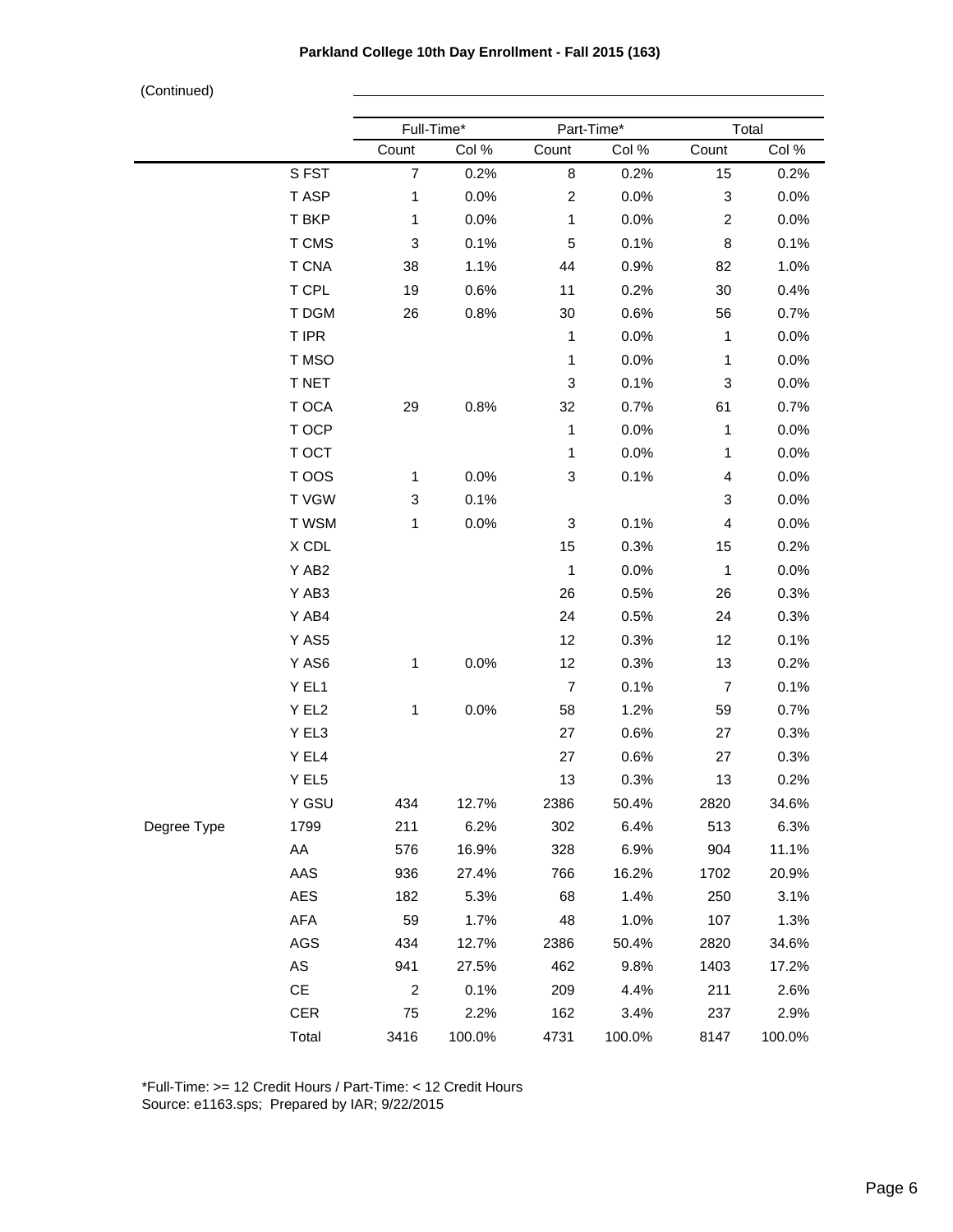|                     |                                             | Full-Time*     |        | Part-Time*       |        | Total            |        |
|---------------------|---------------------------------------------|----------------|--------|------------------|--------|------------------|--------|
|                     |                                             | Count          | Col %  | Count            | Col %  | Count            | Col %  |
| Transfer            | Total                                       | 167            | 100.0% | 78               | 100.0% | 245              | 100.0% |
| Institution<br>Name | <b>Aurora University</b>                    | 1              | 0.6%   |                  |        | 1                | 0.4%   |
|                     | <b>Black Hawk College-East</b>              | $\overline{c}$ | 1.2%   |                  |        | $\overline{c}$   | 0.8%   |
|                     | <b>Blackburn College</b>                    |                |        | 1                | 1.3%   | 1                | 0.4%   |
|                     | <b>Bradley University</b>                   | 1              | 0.6%   |                  |        | 1                | 0.4%   |
|                     | <b>Chicago State University</b>             | 1              | 0.6%   |                  |        | 1                | 0.4%   |
|                     | City Colleges of Chicago                    | 1              | 0.6%   |                  |        | 1                | 0.4%   |
|                     | College of DuPage                           | $\overline{2}$ | 1.2%   | 1                | 1.3%   | 3                | 1.2%   |
|                     | College of Lake County                      | $\overline{c}$ | 1.2%   | $\overline{2}$   | 2.6%   | 4                | 1.6%   |
|                     | Columbia College                            | 1              | 0.6%   |                  |        | 1                | 0.4%   |
|                     | Danville Area Community<br>College          | 9              | 5.4%   | 5                | 6.4%   | 14               | 5.7%   |
|                     | <b>Eastern Illinois University</b>          | $\overline{c}$ | 1.2%   | $\overline{c}$   | 2.6%   | 4                | 1.6%   |
|                     | <b>Elgin Community College</b>              | $\overline{c}$ | 1.2%   |                  |        | $\overline{c}$   | 0.8%   |
|                     | Harold Washington College<br>(Loop College) | 1              | 0.6%   |                  |        | 1                | 0.4%   |
|                     | <b>Heartland Community</b><br>College       | 8              | 4.8%   | $\overline{4}$   | 5.1%   | 12               | 4.9%   |
|                     | Illinois Central College                    | $\overline{c}$ | 1.2%   | 4                | 5.1%   | 6                | 2.4%   |
|                     | <b>Illinois College</b>                     |                |        | 1                | 1.3%   | 1                | 0.4%   |
|                     | <b>Illinois State University</b>            | 6              | 3.6%   | 1                | 1.3%   | $\overline{7}$   | 2.9%   |
|                     | <b>Illinois Valley Community</b><br>College | 6              | 3.6%   | 1                | 1.3%   | $\overline{7}$   | 2.9%   |
|                     | Illinois Wesleyan University                | 1              | 0.6%   |                  |        | 1                | 0.4%   |
|                     | John A. Logan College                       |                |        | $\boldsymbol{2}$ | 2.6%   | $\overline{c}$   | 0.8%   |
|                     | John Wood Community<br>College              | 1              | 0.6%   |                  |        | 1                | 0.4%   |
|                     | Joliet Junior College                       | 4              | 2.4%   |                  |        | 4                | 1.6%   |
|                     | Kankakee Community<br>College               | 4              | 2.4%   | 3                | 3.8%   | 7                | 2.9%   |
|                     | Kaskaskia College                           | $\overline{c}$ | 1.2%   |                  |        | $\boldsymbol{2}$ | 0.8%   |
|                     | Kennedy-King College                        | 1              | 0.6%   | 1                | 1.3%   | $\boldsymbol{2}$ | 0.8%   |
|                     | Lake Land College                           | 10             | 6.0%   | 5                | 6.4%   | 15               | 6.1%   |
|                     | <b>Lewis University</b>                     | 1              | 0.6%   |                  |        | 1                | 0.4%   |
|                     | Lincoln College                             | $\overline{c}$ | 1.2%   |                  |        | $\overline{c}$   | 0.8%   |
|                     | <b>Lincoln Land Community</b><br>College    | 4              | 2.4%   | 1                | 1.3%   | 5                | 2.0%   |
|                     | Lincoln Trail College                       | 1              | 0.6%   | 1                | 1.3%   | $\overline{c}$   | 0.8%   |
|                     | Malcolm X College                           | 1              | 0.6%   |                  |        | 1                | 0.4%   |
|                     | Midstate College                            | 1              | 0.6%   |                  |        | 1                | 0.4%   |
|                     | <b>Millikin University</b>                  | 1              | 0.6%   |                  |        | 1                | 0.4%   |
|                     | Monmouth College                            | 1              | 0.6%   |                  |        | 1                | 0.4%   |
|                     | Moraine Valley Comm.<br>College             | 6              | 3.6%   |                  |        | 6                | 2.4%   |